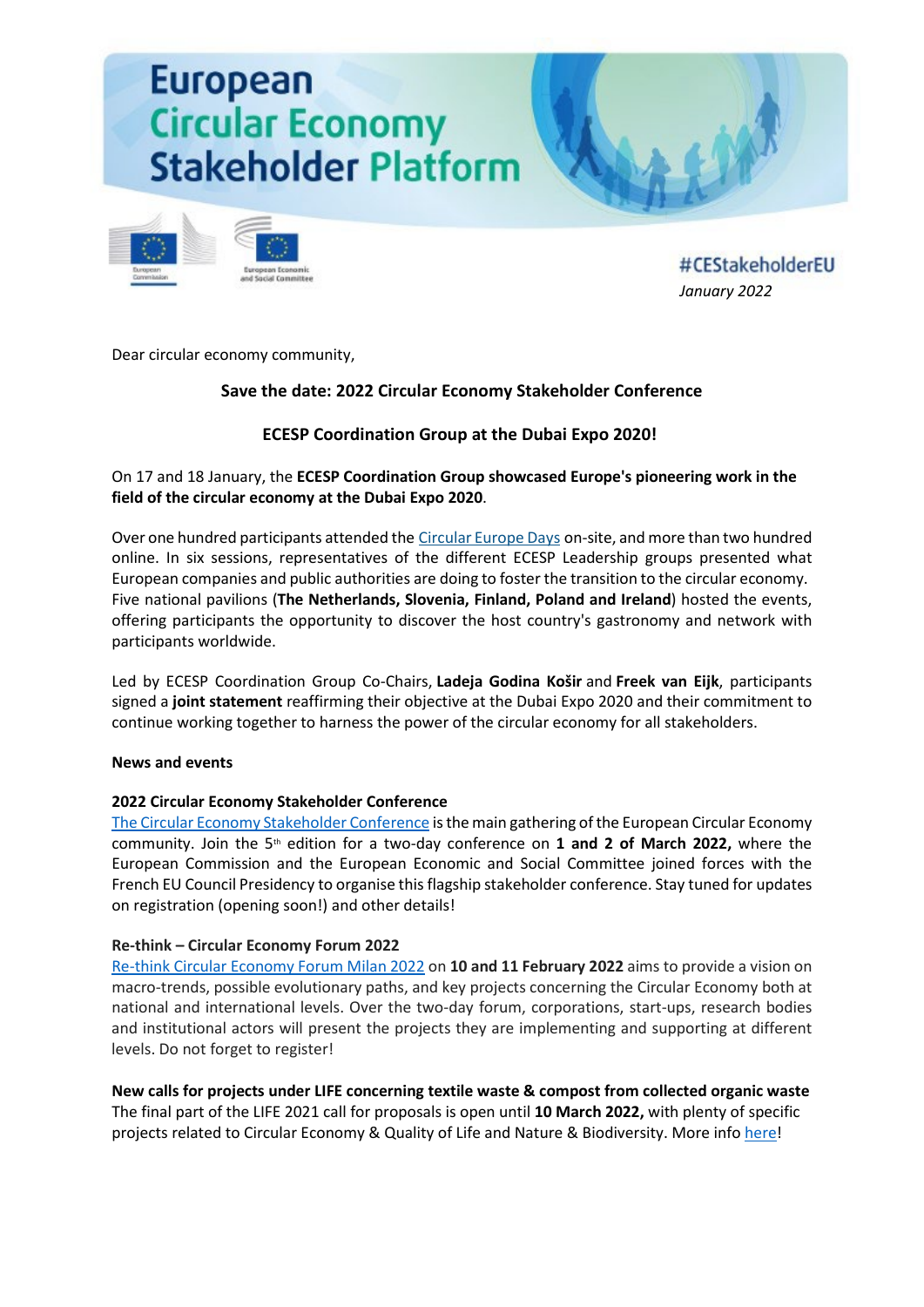Follow us o[n Twitter](https://twitter.com/CEStakeholderEU) and [Linkedin](https://www.linkedin.com/company/ecesp/) and [subscribe](http://cdweb.eesc.europa.eu/eesceuropaeu-ae77k/pages/piih728reeibewbqvqbd6g.html) to the European Circular Economy Stakeholder Platform'[s newsletter](https://circulareconomy.europa.eu/platform/en/ecesp-newsletter) to receive the latest updates.

#### **#EUCircularTalks**

Did you participate in an #EUCircularTalks in 2021? We want to hear from you! Fill in the survey [here.](https://ec.europa.eu/eusurvey/runner/evaluation-eucirculartalks) You can read the [final reports](https://circulareconomy.europa.eu/platform/en/eu-circular-talks) or watch the [recordings](https://www.youtube.com/channel/UC7c7LwM1A4FZ8XauZEqQRlA), and feel free to join the online [discussion!](https://www.linkedin.com/search/results/groups/?keywords=%23eucirculartalks&origin=SWITCH_SEARCH_VERTICAL)

More about [news and events](https://circulareconomy.europa.eu/platform/en/news-and-events)

#### **Knowledge and strategies**

#### **Progress towards preventing waste in Europe: the textile case**

To break the link between waste generation and economic growth, better known as **decoupling**, the European Environment Agency has published a [report](https://circulareconomy.europa.eu/platform/en/knowledge/progress-towards-preventing-waste-europe-textile-case) assessing the progress made in achieving the main objective of waste prevention and related legislation. More about [knowledge](https://circulareconomy.europa.eu/platform/en/knowledge) and [strategies](https://circulareconomy.europa.eu/platform/en/strategies)

#### **Good practices**

#### **Yuman Village: a circular economy shopping centre in Brussels**

[Yuman Village](https://circulareconomy.europa.eu/platform/en/good-practices/yuman-village-circular-economy-shopping-centre-brussels) is a temple of the circular economy, offering a unique 'one stop shopping' experience with all products in line with circular economy principles (recycling, upcycling, second hand, ecodesign).

#### **SIGUREC: Smart machines for recyclable waste**

[SIGUREC](https://circulareconomy.europa.eu/platform/en/good-practices/sigurec-smart-machines-recyclable-waste) is the most advanced household waste collection service currently operating in Romania. SIGUREC machines are often located in supermarket car parks and collect various types of waste. After receiving the waste, the machine **distributes vouchers**according to waste types and quantities, which can be redeemed in partner stores.

More about [good practices](https://circulareconomy.europa.eu/platform/en/good-practices)

#### **Circular updates from the European Commission**

# **European Commission call for tenders on stakeholder representation in the EU Textile Agenda**

Stakeholder engagement is effective in supporting the transformation of the way Europe produces and consumes fashion, by encouraging the use and reuse of fashion, promoting sustainable fashion, and making reuse and second-hand fashion fashionable. This call also aims to increase the representation of specific stakeholder groups in the development of the EU textile agenda and implementation process. The deadline fo[r submitting offers](https://circulareconomy.europa.eu/platform/en/news-and-events/all-news/european-commission-call-tenders-stakeholder-representation-eu-textile-agenda) is **09 February 2022**.

#### **Apply for the circular economy related R&I projects in the 2022 Horizon Europe Calls**

You have still time to [apply](https://circulareconomy.europa.eu/platform/en/financing/apply-circular-economy-related-eu-ri-funding-2022-horizon-europe-calls) for topics related to Circular economy and bioeconomy sectors under Cluster 6. The deadline is **15 February 2022**.

# **Digital Europe Programme first calls for proposals are open for submission**

The Digital Europe Programme [\(DIGITAL\)](https://circulareconomy.europa.eu/platform/en/news-and-events/all-news/digital-europe-programme-first-calls-proposals-are-open-submission) is a new EU funding programme focused on bringing digital technology to businesses, citizens and public administrations. The calls for proposals are now open for submissions for Digital Product Passport: sustainable and circular systems. The deadline is **22 February 2022**.